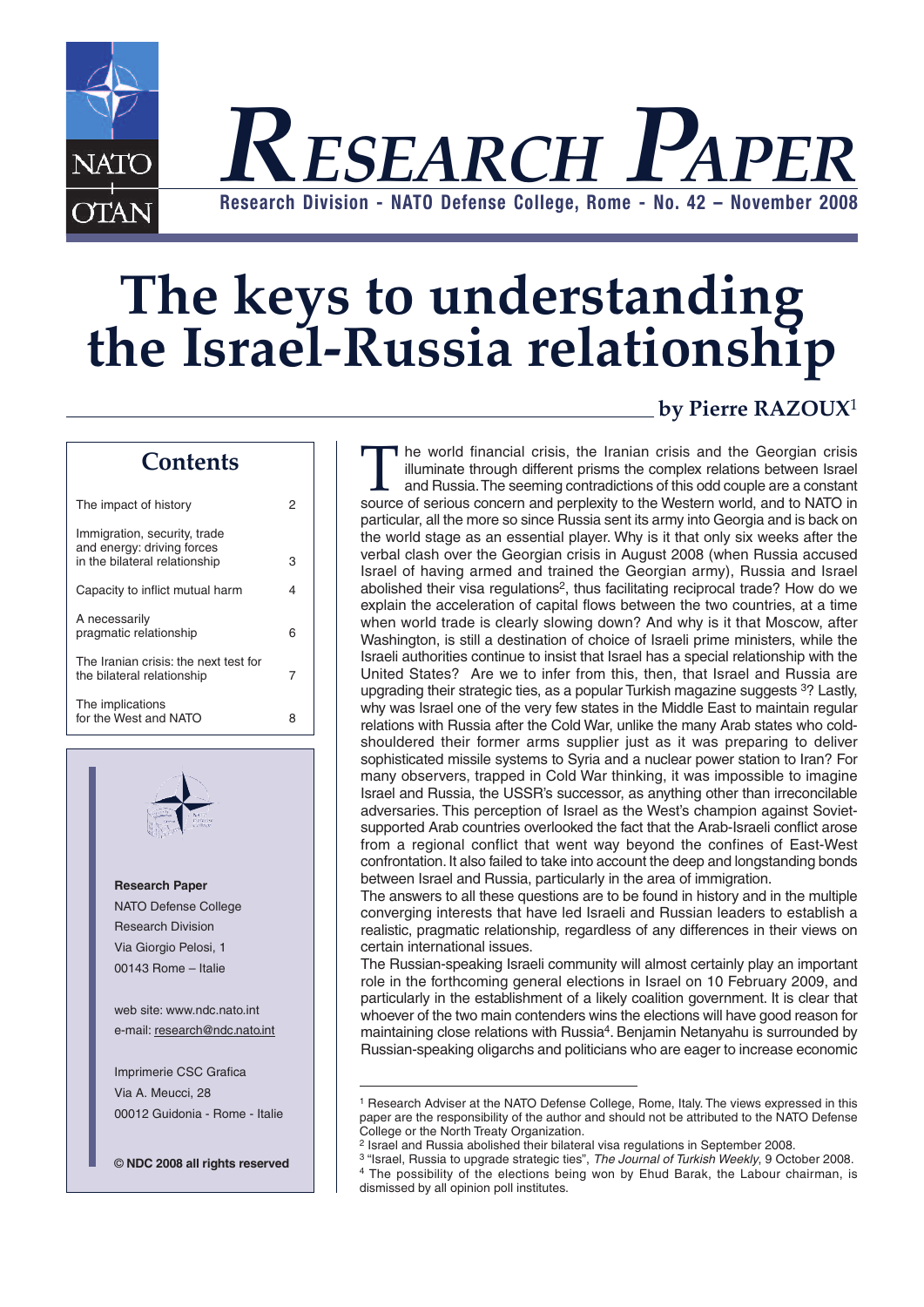

relations between Israel and their native country. Tzipi Livni holds a number of winning cards that will enable her to get along well with the current Russian leadership. Indeed, the former Mossad agent-turned lawyer-turned politician seems to have real credibility with Vladimir Putin, a former KGB spy, and with Dimitri Medvedev, a former lawyer, like Putin.

# **The impact of history**

The history of the Jewish people has been closely intertwined with that of the Russian people since the Middle Ages. At the end of the 19th century the Jewish population living in the Russian empire (including Poland) was estimated at around six million people, all of Ashkenazi origin. It was by far the main diaspora community. The virulent anti-Semitism that had affected Russia led to numerous pogroms and the first wave of immigration to Palestine. The immigration movement expanded after the birth of the Zionist movement (1896) and then the publication of the "Protocols of the Wise Men of Zion", a highly polemical collection of tracts that were allegedly signed by Jewish dignitaries but in fact had been totally fabricated by Russian nationalists who wanted to pin the blame for the troubles in their country on the Jewish minority. Zionist ideas were very soon adopted by a group of Russian Jewish intellectuals, who advocated a return to the Promised Land and created a Jewish leadership of Russian origin in Palestine. Another group, won over by socialist and Marxist ideas, threw itself headlong into the revolutionary struggle. As a result, many Jews played a key role in the Russian October revolution of 19175.Shortly after coming to power, Stalin fought against their influence and their internationalist vision. Many Jews were eliminated during the Great Purges. Others were deported to the autonomous region of Birobijan on the Chinese border, artificially created in 1934 as a Jewish settlement.

During the Great Patriotic War (1941-1945), anti-Semitism died down, and 450, 000 Soviet Jews fought in the Red Army6. In spring 1945 the Soviet Army liberated most of the Nazi extermination camps, saving many Jews from certain death. When the war ended, the Kremlin supported the founding of an independent Jewish state and set up networks to help young Eastern European Jews to immigrate to Palestine via Iran. In 1947, it voted for Resolution 181, instituting the plan to partition Palestine.The Zionist leaders developed theories that were close to socialism (particularly on the subject of the kibbutzim). At the time Moscow believed that the creation of a Jewish socialist state would weaken the British position in the Middle East, since most of the Arab countries in the region were

monarchies that had special relationships with the British crown and since relations between Israel and the United Kingdom were tense. Many Zionist leaders, including David Ben-Gurion, made repeated overtures to the Soviet Union. In 1948, Golda Meir made a triumphant visit to Moscow. While the Western powers refused to deliver weaponry to Israel, the Soviet Union agreed to send substantial supplies of arms to Israel. This weaponry, most of it shipped through Czechoslovakia, enabled the Israelis to stand up to their adversaries. In many Israeli units at that time, the common language was still Russian.

The "Right of Return" law, enacted on 4 July 1950, encouraged the Jewish diaspora to emigrate to Israel. From then on, relations between Israel and the USSR were permanently based on the question of immigration. Every year for almost forty years, twenty to thirty thousand Jews emigrated from the Soviet Union to the West. Only ten per cent of them were authorized to emigrate to Israel (a quota that was to be the subject of incessant bargaining between Moscow and Tel Aviv). The Kremlin first tried to show consideration to Israel, especially as many Russians had a very low opinion of the Arabs and a number of Soviet intellectuals were sending discreet signals of goodwill to their Israeli interlocutors7.They saw Israel as a natural ally. In 1954, in the calmer atmosphere following the death of Stalin, the Kremlin made a last attempt to warm the relationship with Israel, to no avail. Weary of the situation, Moscow eventually sided with Nasser, the prophet of Arab nationalism, who promised to oust the Western powers from the Middle East. Dark clouds began to gather in 1956 during the Suez crisis, but the situation did not really deteriorate until 1964, when Israel opted unequivocally for a durable alliance with Washington<sup>8</sup>. The Kremlin could not tolerate the idea of a strategic partnership between Israel and the world's leading nuclear power.After the war in June 1967 the Soviet Union re-armed the Arab countries and broke off diplomatic relations with Israel. The Kremlin subsequently drew a number of "red lines" in the Middle East that Israel never crossed<sup>9</sup>: not even during the war of attrition (1969-1970), or the Yom Kippur War (October 1973), or the Lebanese war (June 1982). Throughout that time Moscow was careful to maintain the regional status quo, selling arms to Arab states in order to stash away valuable cash.

At the start of the 1980s, tension between Israel and the Soviet Union increased. The Soviet authorities systematically provided assistance to the Palestinian resistance, with the aim of weakening Israel and consequently the US presence in the Middle East, while the Israeli authorities supported the hundreds of thousands of refuzniks who were claiming their right to leave the USSR and return to Israel. Behind the scenes, the secret services

<sup>5</sup> Notably Kamenev, Zinoviev, Radek or Joffe, and of course Trotsky (real name Lev Bronstein), who was to lay claim to being the potential successor to Lenin.

<sup>&</sup>lt;sup>6</sup> Forty per cent of them died during that war. 150 Soviet Jews received the Hero of the Soviet Union award, and one of them (David Dragunsky) became a Lieutenant General – Marianna Belenkaya, "Les Juifs soviétiques dans la guerre" ("Soviet Jews during the war"), RIA *Agency* – *Novosti*, 15 May 2005.

<sup>7</sup> See Arnold Krammer: *The forgotten friendship: Israel and the Soviet bloc, 1947-1953*, University of Illinois Press, United States, 1974.

<sup>&</sup>lt;sup>8</sup> Contrary to many preconceived notions, Israel turned to the US not after the June 1967 war, as claimed for a long time by Israeli propagandists, but after Lyndon Johnson was elected President. For a detailed analysis, see Pierre Razoux, *La guerre des Six Jours – Du mythe à la réalité*, Paris, Economica, 2e édition, 2006.

<sup>&</sup>lt;sup>9</sup> The primary red line was the safety of the Arab socialist regimes.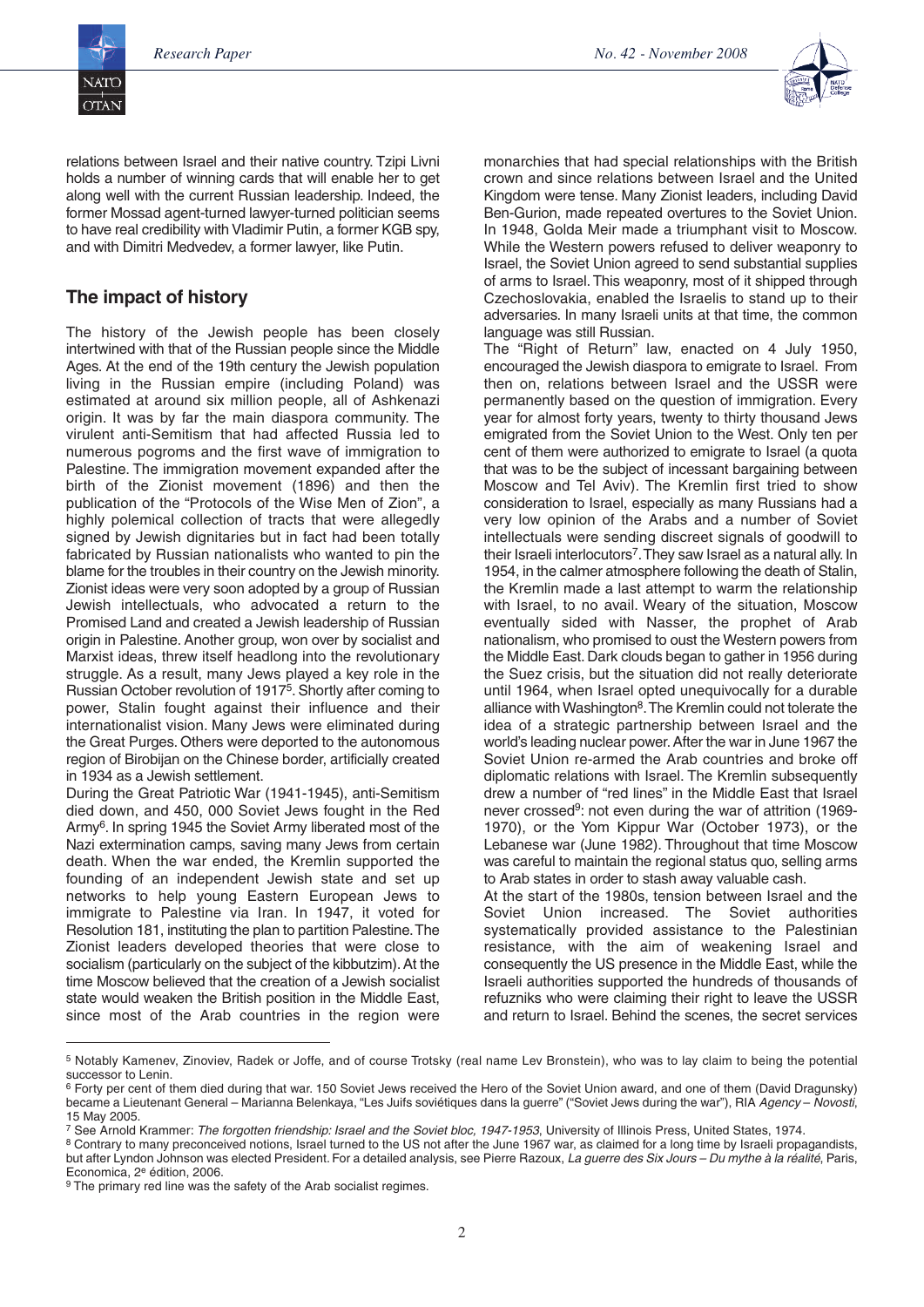

of both countries were stepping up their games of tit for tat. The Israelis arrested Shabtai Kalmanovitch and Abraham Klingberg, two KGB spies, while the Soviets imprisoned Nathan Sharansky on a charge of paving the way for Mossad's operations<sup>10</sup>.

With the arrival of Mikhail Gorbachev at the Kremlin, relations relaxed and the doors to emigration gradually opened. Israel and the USSR re-established consular relations in 1987. Shortly after, Moscow cut back on its support to the most radical Arab movements and ended its repression of Jewish dissidents.Tel Aviv ceased its criticisms of the Soviet Union and voiced support for Gorbachev's outreach policy. There was no longer any obstacle to diplomatic relations, which resumed with the re-opening of the two embassies in 1991.

#### **Immigration, security, trade and energy: driving forces in the bilateral relationship**

After the collapse of the Soviet Union, the relationship became simpler. The new Kremlin masters no longer saw Israel as an adversary. On the contrary, they had good reason to regard the Jewish state as a partner, especially as it was no longer setting itself up as a political rival or economic competitor. Israel was, moreover, a regional and nuclear power that Moscow hoped to use as leverage to assert its presence in the region<sup>11</sup>. From then on, immigration continued to be the most important building block in the bilateral relationship. From 1990 to 1995 more than 800,000 Jews from the former USSR emigrated to Israel, in addition to those who settled in other Western countries.The wave of immigration has stabilized since then, although 7,500 Jews continue to arrive every year from Russia and the CIS member states, representing one third of annual emigration to Israel<sup>12</sup>. Today, fifteen per cent of Israeli citizens and ten per cent of Knesset members were born in the former USSR and speak fluent Russian; indeed, certain areas of Israeli cities have become fully-fledged Russian-speaking enclaves where the Cyrillic alphabet has replaced Hebrew and many shops have had to adapt the range of food products on their shelves.

According to a number of Israeli experts, the integration of the Jewish communities from the former USSR (just under a million people) is perceived as "an overall success" and a "bridge between the two countries"<sup>13</sup>, despite its ups and downs14 , the serious mafia problems it has created, and even though the rabbinate suspect that a significant proportion of Israelis of Soviet origin are not Jewish and have immigrated to Israel only in search of better economic prospects15. Whatever the truth is, this massive flow of immigrants seems to have given Israel a new injection of vitality.The Russian-born soldiers have integrated by paying "the price of blood" in Lebanon or in the Occupied Territories during the second Intifada. By all accounts, they displayed tremendous fighting spirit during the war in summer 2006 between Israel and the Hezbollah, particularly in the special units. They are the ones, it is said, who have suffered the greatest proportional losses and received the highest number of decorations for valour<sup>16</sup>. Today they are estimated as representing almost 25% of combat personnel (appreciably more than the percentage of the population that they comprise). Some of them, Chechnya veterans, have been regrouped in special units of crack marksmen, said to be highly regarded by the Israeli military staff.

In addition to immigration issues, the other factors that have reinforced bilateral cooperation are security concerns and the common fear of radical Islamism. As underlined by Yevgeny Satanovsky, President of the Russian Institute of Middle East S÷tudies: "Israel and Russia have a common enemy in Islamic terrorism."17 Nearly 20% of the population of the Russia Federation in fact are Muslims, and the Kremlin wants to make sure, no matter what the cost, that this fraction of the population does not come under the influence of radical Islamism, which it believes would seriously destabilize the country. Since the late 1990s, and especially since 11 September 2001, the two capitals have strengthened their ties in the fight against terrorism. This new form of cooperation, which grew from exchanges of information between special services and intelligence agencies, has expanded to include actions of a more operational nature. Russian Special Forces have, it seems, applied the Israeli experience of street fighting during an uprising to their operations in the North Caucasus, while Israeli commandos have benefited from Russian feedback from their experience in Chechnya. Joint exercises are said to take place regularly.<sup>18</sup>. Russia is believed to have even sent experts to Israel to assess the feasibility of constructing a concrete wall around Chechnya, inspired by the Israeli Wall around the West Bank<sup>19</sup>.

<sup>10</sup> Nathan Sharansky subsequently founded the Zionist Forum of Soviet Union Jews and the *Israel Ba'aliya party* before occupying several ministerial posts in Israel from 1996 to 2006. He has since joined the ranks of Likud.

<sup>11</sup> See Shlomo Avineri: *Israel-Russia Relations*, Carnegie Endowment Report, Washington, 2005; but also Mark Smith: *Putin's Middle East Diplomacy*, Conflict Studies Research Centre, Russian Series No. 05/27, Camberley, UK, June 2005.

<sup>12</sup> Israel, *Questions internationales* No. 28, December 2007, p. 63. Some of these immigrants have since left Israel for other countries, particularly Canada and the United States. Some have even returned to Russia.

<sup>13</sup> Interview with Amos Harel, editorialist for the Israeli daily *Haaretz*, 26 May 2008.

<sup>14</sup> Robert Freedman, "Russia and Israel under Yeltsin", *Israel Studies* Volume 3, No. 1, Indiana University Press, Spring 1998, pp. 140-169.

<sup>15</sup> According to the sources and criteria used, 25% to 60% of the Russian-speaking Israeli population are not Jewish. This explains why many immigrants of Soviet origin have been ostracized by certain fringes of the Israeli population and encouraged to settle in the colonies inside the Occupied Territories.Their return to "Israeli" territory would pose problems in domestic politics (particularly for the ultra-orthodox parties, which are very sought after in any coalition government), and would explain the reticence of the Israeli authorities to evacuate some of their colonies in the West Bank (especially the town of Ariel).

<sup>16</sup> Interview with Avi Issacharoff, military specialist for the Israeli daily *Haaretz*, 26 May 2008.

<sup>17</sup> E. Satanovski: "Russia-Israel, les sujets de discussions ne manquent pas", *RIA – Novosti*, 19 April 2005.

<sup>18</sup> "Israel sends experts to Nhelp Russia ", *USA Today*, 15 September 2004.

<sup>19</sup> *The Jerusalem Post*, 8 November 2005.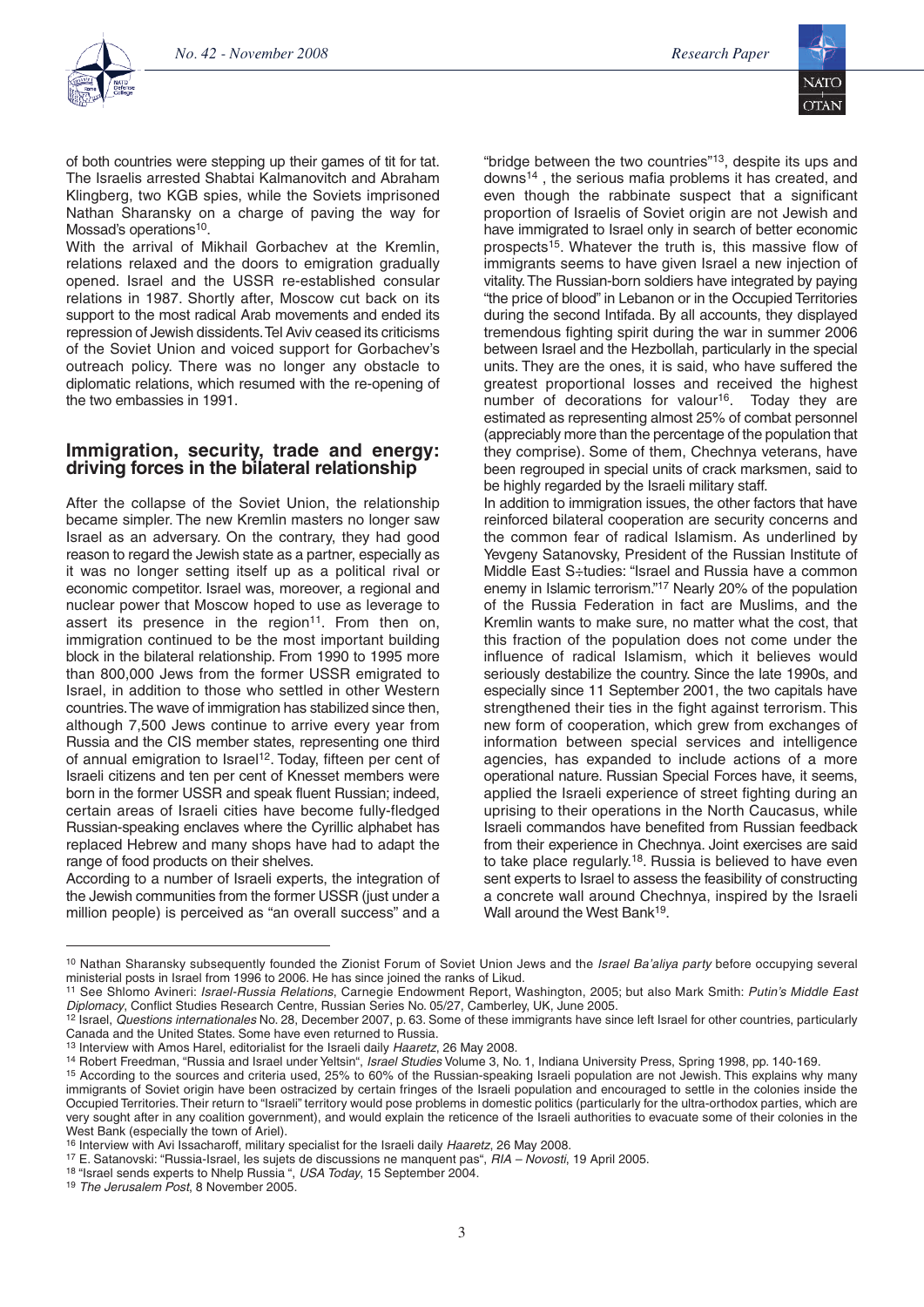

Israelis and Russians also share important commercial interests. Their relations in this area have developed rapidly since the signing of three important agreements during the period 1993-199520. Today the average volume of trade between the two countries exceeds 1.5 billion dollars and is supervised by an Israel-Russia Economic Council chaired by a Russian-speaking Israeli minister. The number of Russian tourists visiting Israel has doubled every year for the past three years and should reach 250,000 in 2008. Ambitious projects supervised by the Israeli Ministry of Science and the Russian Foundation for Basic Research are in the pipeline, in the areas of nanotechnology, new generation computers and renewable energy sources. Cooperation in space technology is also intense.The Israelis have entrusted the Russians with the launching of several of their satellites $21$  and are planning to set up a joint space committee with them.

To enhance their security and commercial exchanges, Israel and Russia have been engaged in military cooperation under the terms of a special agreement signed in 1995, which led to the establishment of bilateral links between their defence industries. In addition to High Tech (drones, missiles and military electronics), Israeli industrialists have become specialized in the upgrading of earlier Soviet weapon systems (T-72 and T-80 tanks, MiG-21, MiG-29 and Su-25 fighter planes, and Mi-8 and Mi-24 helicopters). Israelis and Russians undoubtedly clinched one of their best deals in October 2003, when they signed an agreement for delivery to India of airborne early warning and control radar systems combining Israeli technology with a Russian aircraft platform22. Since then, the Israelis have sold the Russians surveillance drones to help them to monitor Chechnya, identical to the ones they sold to Georgia. These industrial cooperation arrangements helped to make Israel the fourth world exporter of armaments in 2007. The arms sector has established itself as one of the country's principal sources of currency23.

Since early 2000, the bilateral relationship between Israel and Russia has also been based on energy; before then Israel had diversified its supply sources very carefully24. Subsequently, however, Ariel Sharon's government and then Ehud Olmert's government increased their energy dependence on Moscow. Hydrocarbon fuel deliveries from Russia are believed to represent more than half Israeli gas and oil purchases<sup>25</sup>. This choice is dictated, it would appear, by proximity and advantageous prices, as well as by pressure from Russian-speaking Israeli ministers. In 2003, as further enticement for their Israeli partners, the Russians reactivated the Ashkelon-Eilat oil pipeline, which transits through Israel, bypassing the Suez Canal and allowing Russian oil to be exported more rapidly to Asia26.The Israelis receive royalties on the oil transported via this route. Since then, realizing the risks of energy dependence on Russia, in an attempt to diversify their oil supplies the Israeli authorities have taken an interest in the famous Bakou-Tbilisi-Ceyhan (BTC) oil pipeline.Privately, a number of Israeli officials admit that from now on they want to procure their oil and gas supplies from Azerbaijan. It is no coincidence that these last years they have stepped up every form of cooperation with Turkey, Georgia and Azerbaijan (the three countries crossed by the new strategic oil pipeline).This makes it easier to understand Moscow's hostility towards Jerusalem during the Georgian crisis last August.

In order to not to offend Russia and to give substance to its alliance with Turkey, Israel also participated in the "Blue Stream" project, a gigantic undersea gas pipeline that will transport 16 billion cubic metres per year of Russianproduced natural gas to Turkey (by 2010). The Israeli government is currently engaged in negotiations with Turkey and Russia for an undersea extension of this gas pipeline to Israel 27. The Israelis are also holding parallel talks with Ankara on a proposal to construct an undersea oil pipeline which would connect the Turkish oil terminal at Ceyhan to the port of Haifa and would allow direct transport to Israel of oil transiting through the BTC. However, it appears that they have renounced the portion of the Blue Stream project envisaging construction of an undersea aqueduct to carry soft water from Turkey to Israel, because it would be too costly28.

### **Capacity to inflict mutual harm**

Israel and Russia's converging interests do not prevent friction between them in both foreign and domestic policy. The Israeli authorities still suspect the Kremlin of maintaining trading relations that run counter to Israeli security interests. For a long time, in fact, the USSR supplied arms to regimes that were the most hostile to Jerusalem. Today Russia

<sup>20</sup> A civilian air transport agreement (23 September 1993), a trading and economic cooperation agreement (27 April 1994) and a telecommunications agreement (21 November 1995).

<sup>&</sup>lt;sup>21</sup>The Israeli AMOS-3 communications satellite was launched into orbit on 30 April 2008 by a Russian Zenit launcher from the Baikonur site launch site.

<sup>&</sup>lt;sup>22</sup> Israel and Russia have excellent commercial and military relations with India and China, whom they regard as special partners.

<sup>23</sup> Lettre d'informations stratégiques *TTU Monde arabe* no. 546, 31 January 2008. For a detailed analysis of the impact of the military-industrial complex on Israeli society, see Naomi Klein, *The Shock Doctrine*, London, Penguin Books, 2007, pp. 423-442.

<sup>&</sup>lt;sup>24</sup> Israel used to carefully diversify its sources of energy supply, buying its oil and gas from countries like Norway, Venezuela, Mexico, Nigeria, Gabon and Egypt.

<sup>25</sup> A peak, it seems, was reached in 2006, with 88% of oil deliveries coming from Russia and the CIS (Ilya Bourtman, "Putin and Russia's Middle Eastern Policy", *The Middle East Review of International Affairs*, Volume 10, No. 2, June 2006).

<sup>&</sup>lt;sup>26</sup> This oil pipeline, the result of Israeli-Iranian cooperation (the Eilat-Ashkelon Pipeline Company), was no longer in operation after the fall of the Shah of Iran in 1979.

<sup>&</sup>lt;sup>27</sup> Gazprom allegedly confirmed to the Israeli Minister of Infrastructure, who visited Moscow on 23 June 2008, that it intended to deliver large quantities of gas to Israel via the Blue Stream (*Guysen Israel News*, 24 June 2008).

<sup>&</sup>lt;sup>28</sup> In an interview with the author on 30 May 2008, Amikam Nachmani, a specialist in Israel-Turkey relations, stressed that Israel now prefers the sea water desalinisation project, which is judged far less costly than transport of soft water from Turkey.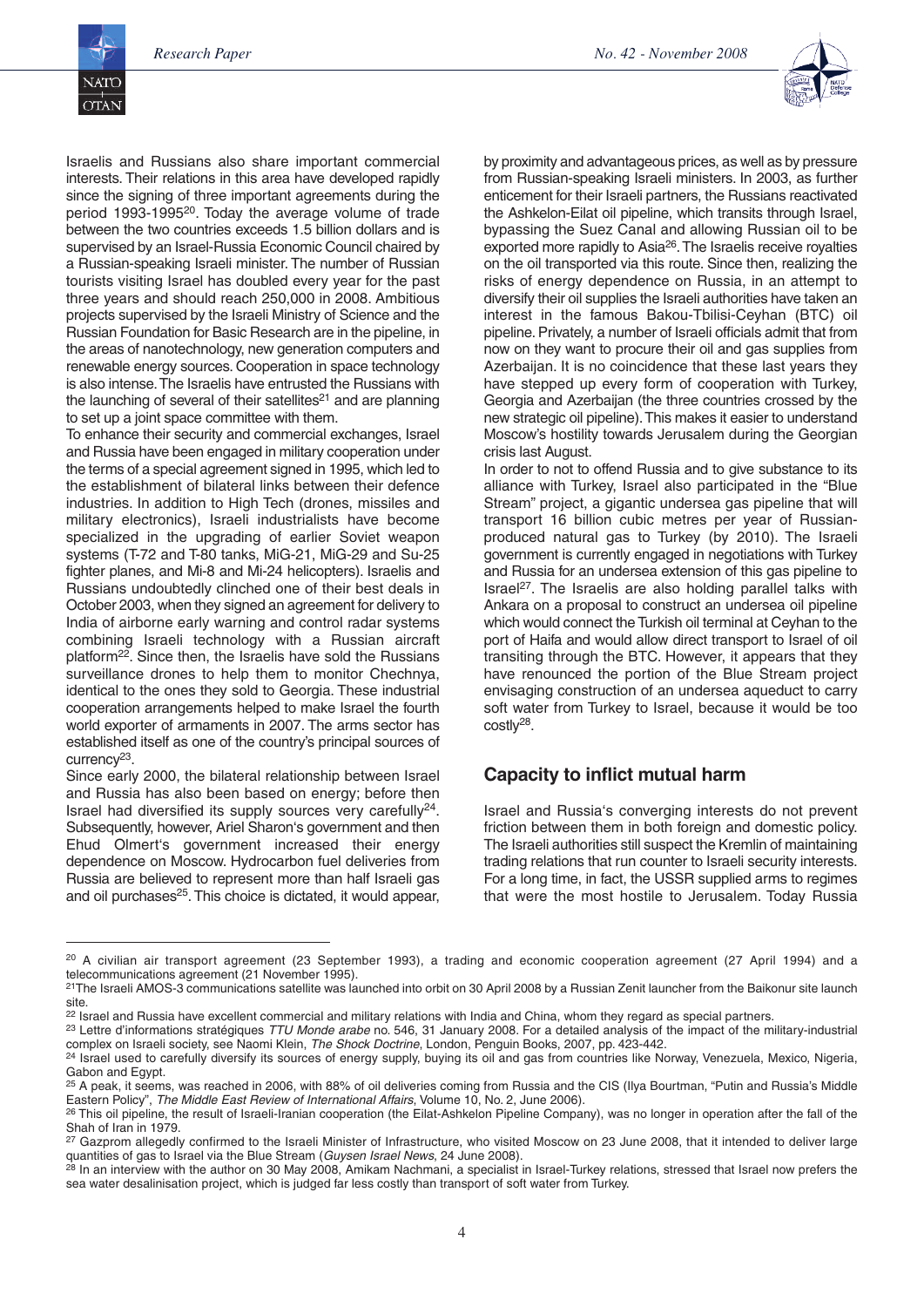

continues to arm Syria and other Arab countries that have not recognized Israel <sup>29</sup> and is participating in the construction of the nuclear reactor at Bushehr in Iran, which has enough fissile material to produce a nuclear weapon. The Kremlin, which is a member of the Quartet (with the US, the UN & the EU) and co-sponsor of the peace process, firmly supports the Palestinian Authority and does not shrink from holding talks with Hamas, arousing the ire of the Israeli government. It is clear from this that the influence of Yevgeny Primakov, an eminent Orientalist who has had a distinguished career in government<sup>30</sup>, is still making itself felt in Russian embassies in the Middle East.

Moscow, in turn, is irritated by the Israeli government's systematic alignment with US policy in the Middle East, which is preventing Russia from becoming more involved in the region. Above all, the Kremlin cannot bear the fact that Israel has close relations with countries trying to break free of Russian influence, such as Ukraine and Georgia, both candidates for NATO membership. The Israeli government has in fact embarked on an important economic partnership with Ukraine and significant military cooperation with Georgia. In 2000, the Israeli air company IAI formed an ambitious partnership with the Georgian company TAM with a view to modernizing the Su-25 fighter-bombers produced during the Soviet era in a Tbilisi aviation factory. The new version, named "Skorpion" and delivered as a priority to the Georgian air force, has since then been sold to several other countries. Jerusalem and Tbilisi immediately signed a military cooperation agreement on the training of Georgian soldiers by Israeli instructors (via private security consultancy companies), and delivery of equipment worth almost 300 million dollars $31$ . In summer 2008 the Georgian Interior Minister, Temur Yakobashvili, was known to be engaged in close relations with Jerusalem, while the Defence Minister (David Kezerashvili) had spent part of his childhood in Israel.This evident collusion prompted Russian general Anatoly Nogovitsine, Deputy Chief of the General Staff, to comment: "Israel is one of the countries that have given most assistance to Georgia in the conflict with Russia."32

On the domestic front, Jerusalem and Moscow are courting the Russian-speaking Jewish communities, because of their electoral weight (in Israel) and their political and economic influence (in Russia)<sup>33</sup>. In Russia, the Jewish community is well assimilated, with a third estimated as living in the Moscow area. It has gradually split into three branches<sup>34</sup>, leading to rivalry between Progressives and the ultra-Orthodox Lubavitch movement. The Lubavitchers are attracting an increasing number of Russian Jews by financing free social welfare centres and distributing thousands of meals every day to the poorest members of the Jewish community.The Kremlin is exploiting the split to win over the community (Vladimir Putin makes regular visits to Jewish cultural associations in Moscow), and also to create divisions within the community and increase Russian control over it by marginalizing some of its leaders, whose personal interests are opposed to those of the Russian ruling elite. The press magnate Vladimir Gussinsky found refuge in Israel after openly contesting Putin's media control policy. Boris Berezovsky fled to the UK. Mikhail Khodorkovsky, who was tempted to go into politics after making a fortune at the head of the Yukos oil company, was arrested, tried and jailed before he could immigrate to Israel.

Conversely, Dimitri Medvedev and Vladimir Putin take a very conciliatory attitude to those who are loyal to them, such as Berl Lazar, the Lubavitcher Chief Rabbi who heads the Federation of Jewish Communities in Russia, has powerful contacts in the US and is close to Roman Abramovitch, an oligarch highly regarded by the Kremlin. By supporting the Lubavitcher movement, which is very influential in the United States, the Russian political elite are killing two birds with one stone, since they also receive support from the powerful Orthodox community in the US, which is always ready to put pressure on the White House and the Israeli government.

In Israel, successive Prime Ministers have fully recognized the clout wielded by the Russian-speaking community and its impact on the precarious equilibrium of a complex and traditionally fragmented political situation. Experience has clearly shown how volatile this predominantly right-wing electorate can be. The way it votes is conditioned by the Russian-speaking community's interests and can swing the elections either one way or another. That is why they are so careful not to offend Avigdor Lieberman, the former Minister of Strategic Affairs from 2006 to 2008 and leader of the *Israel Beitenou* "Russian" party, which has 12 key votes in the Knesset. A constant in the Israeli Russian-speaking electorate is its support for the policies of Vladimir Putin, as repeatedly stressed by Arkady Gaydamak, the oligarch who founded the "Social Justice" party and is running for mayor of Jerusalem35.The Israeli government knows, therefore, that it would be risky to be too openly critical of Putin's policies. On the other hand, it knows that the numerous oligarchs who

<sup>&</sup>lt;sup>29</sup> In 2005 Russia signed a huge eight-billion dollar arms contract with Algeria.

<sup>30</sup> The pro-Arab Yevgeni Primakov was ambassador to several Arab countries, then a KGB boss, then Foreign Affairs Minister, then Prime Minister to President Yeltsin.

<sup>31</sup> Noah Shachtman, "How Israel trained and equipped Georgia's Army", 19/08/2008 (http://blog.wired.com/defense/2008/08/did-israel-trai.html). According to the Russian site *Moscow Defense Brief* (www.mdb.cast.ru), which is always very well informed, Israel delivered to the Georgian Army 23 drones (18 Skylark and 5 Hermes 450), 8 GRAD rocket-launchers and several mine clearance systems, and upgraded several dozen of its T-72 tanks.

<sup>32</sup> *Guysen Israel News*, 19 August 2008.

<sup>33</sup> According to the sources consulted, the number of Jews living in Russia is between 230,000 and 1 million (Arnaud Kalika, *L'Empire aliéné – Le système du pouvoir russe*, Paris, CNRS éditions, 2008, pp. 118-119). In the autonomous region of Birobijan, there are now only 6,000 Jews out of a total population of 300,000 habitants.

<sup>&</sup>lt;sup>34</sup> The Orthodox branch (in a slight majority), the Progressive branch (very popular with young people) and the ultra-conservative branch (in a minority), comprising the famous Lubavitchers, whose name commemorates the ultra-Orthodox movement that began in the town of Lubavitch, not far from he present Belarusian boundary, in the late 17<sup>th</sup> century.

<sup>35</sup> Interview given by Arkady Gaydamak to Gilles William Goldnadel, *Politique Internationale* No. 117, Autumn 2007, pp. 331-340.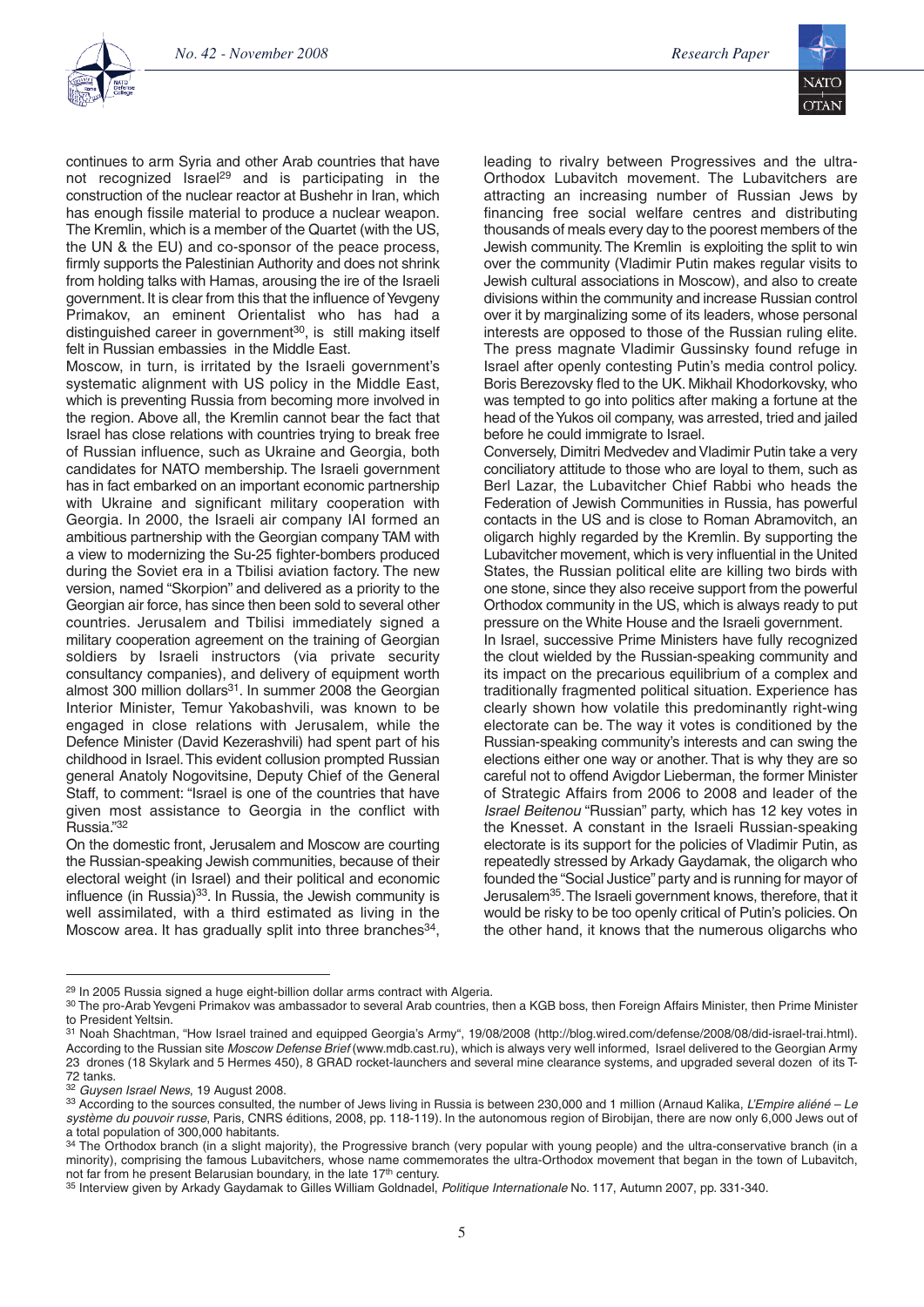

have sought refuge in Israel or have an Israeli passport can be used as a powerful lever to influence Russian financial and political life<sup>36</sup>. The Israeli authorities are nevertheless aware of the dangers of this double-edged weapon, since it is abundantly clear that most oligarchs have at the very least suspicious links with the increasingly powerful organized crime networks in Israel. They have no compunction about arms trafficking and brazenly supply terrorist organizations of every colour.

The Israeli government has one more type of leverage to use over Russian authorities:media coverage of the anti-Semitism that is never far from the surface in Russia. According to a survey by the Moscow *Expertisa* agency published on 16 March 2005, two thirds of the Russian population hold nationalist and xenophobic opinions. Forty per cent of the persons questioned, annoyed by the power many oligarchs have, think that Jewish influence on public life should be curbed.Another blatant sign of this is the increase of Russian anti-Semitic sites on the Internet. In Moscow there have been several attacks over the last few years on synagogues and Israeli diplomats. Every time a serious incident occurs, the Israeli authorities put pressure on the Kremlin and threaten to alert international public opinion. On each occasion Vladimir Putin condemns the anti-Semitic attacks and takes steps to resolve the issue. As a token of goodwill to the Jewish community, in 2007 he lost no time in appointing Mikhail Fradkov, former Prime Minister (2004-2007), who makes no secret of his Jewish origins, to the greatly coveted position as leader of the Russian Federation's Foreign Intelligence Service. It is a modus vivendi that seems to work, since the foreign media only rarely report these anti-Semitic incidents, preferring instead to highlight incidents that are far less frequent but affect certain Western countries that have complex relations with Israel.

On the whole, the balance of power today seems to be tilted in favour of Russia, as it has more ways to exert pressure on Israel. Israel has fewer means at its disposal to pressure Moscow, especially now that the general elections are in sight.

#### **A necessarily pragmatic relationship**

Israel and Russia face the same dilemma: how to promote their trading interests, be they arms sales or energy contracts, without harming the "other side's" political and security interests. There is an easy answer to this: by constantly seeking consensus and by avoiding dogmatic discussions of any kind. As Sergei Lavrov, the Russian Minister of Foreign Affairs, constantly reiterates: "Russian policy is neither pro-Arab nor pro-Israeli. It is aimed at securing Russian national interests. Maintaining close and friendly ties with Arab states and Israel is among them."37 As a clear demonstration of this pragmatic relationship,Vladimir Putin visited Israel from 27 to 29 April 2005. This first state visit by a Russian president, described as historic, was a genuine test of the compatibility of the two governments' agendas, and enabled Vladimir Putin to dispel the Israeli authorities' fears about Russian intentions in the region<sup>38</sup>. Ariel Sharon went to Moscow on several occasions to reaffirm his determination to deepen bilateral relations and show his sincere respect for Vladimir Putin. Putin, like Sharon, is adept in the use of strong arm tactics to tackle the security challenges confronting both states, although it is true that he also had to provide guarantees to the Russianspeaking parties who played a pivotal role in his shaky coalition.

In 2006 the two countries celebrated the fifteenth anniversary of the re-opening of their embassies with great pomp and ceremony. Israel also promised to hand back to the Russian government the sumptuous property (known in Jerusalem as Sergei's Court) that had been made available to the Soviet government before the break-off of diplomatic relations in 1967. It was in this positive spirit, buoyed by expanding bilateral exchanges, that both countries abolished their reciprocal visa arrangements in order to facilitate exchanges.

This pragmatism did not prevent either of the capitals from occasionally adopting a tougher attitude, as we saw during the recent Georgian crisis, which highlighted Israel's "flexibility" with regard to Russia and its ability to decide where its priorities lie. By late 2007, foreseeing an imminent conflict between Moscow and Tbilisi, Israel had reduced its military cooperation with Georgia, just as Israeli industrialists were putting pressure on the government to step up its arms sales to Tbilisi<sup>39</sup>. Tension worsened on 20 April 2008 when a Georgian reconnaissance drone delivered by Israel was shot down over Abkhazia. On 5 August 2008 the Israeli government, afraid of finding itself in an awkward position with Russia, openly announced its decision to end its military cooperation with Georgia, thus sending a very clear signal to Moscow40. Israel foresaw the imminent battle between Georgia and Russia whereas the US and NATO were apparently caught by surprise. Three days later, the Georgian army launched its offensive against South Ossetia, igniting the latent conflict between Moscow and Tbilisi. From the start of hostilities the Israeli government, which had endured harsh criticism from the Russian authorities for its part in the training and equipment of the Georgian army, used all its powers of diplomacy to placate the Kremlin and stop it from taking reprisals against Israel. Tzipi Livni, backed by Ehud Olmert, advised Ehud Barak that it was in Israel's national interests to refrain in future from delivering "offensive" military equipment. According to

<sup>36</sup> In addition to the oligarchs already cited, Viktor Vekselberg and Leonid Nevzlin can also be mentioned. See the article by Arnaud Kalika: "Poutine, les oligarques et le pouvoir en Russie", *Politique Etrangère*, IFRI, 1/2004.

<sup>&</sup>lt;sup>37</sup> Interviewed by Sergey Borisov, "Russia and Israel to join forces in anti-terrorist cooperation ", *Pravda*, 7 September 2004. See also Yuri Rubinski, "La politique extérieure de la Russie : l'obsession du pragmatisme", *Géopolitique* No. 86, April-June 2004, pp. 31-40.

<sup>&</sup>lt;sup>38</sup> The Russian president's visit took on an unexpected religious dimension when he went to the Holy Sepulchre to emphasize Russia's vocation as "defender of Orthodox Christianity", as subsequently reported in the Russian newspapers *Nezavissimaya Gazeta* and *Kommersant* (30 April 2005). <sup>39</sup> Amos Harel, "Israel predicted Georgia and Russia headed for war in 2007 ", *Haaretz*, 14 August 2008.

<sup>40</sup> *Guysen Israel News*, 6 August 2008.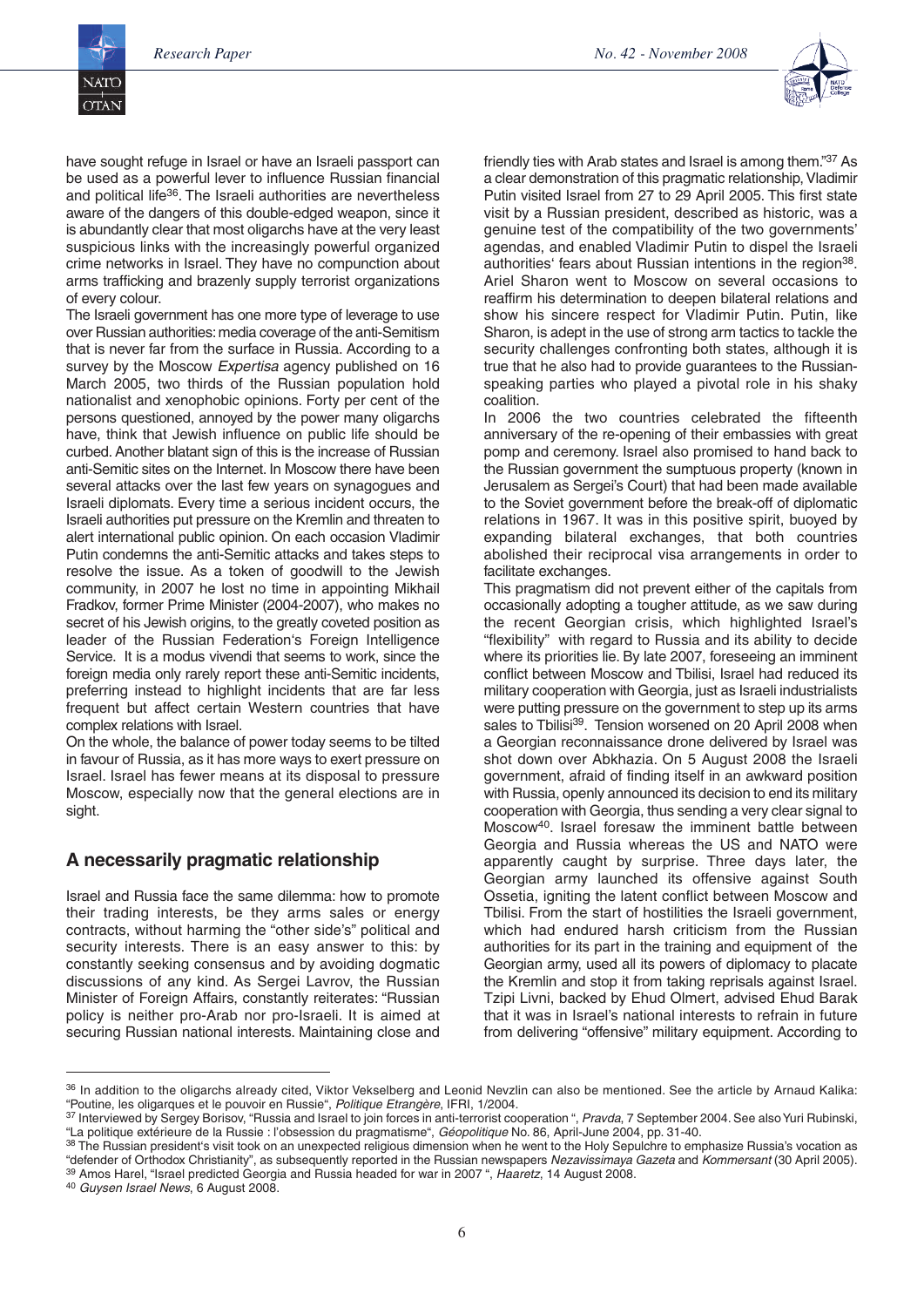

an Israeli government source, "Israel needs to be very careful and sensitive these days. The Russians are selling many arms to Iran and Syria and there is no need to offer them an excuse to sell even more advanced weapons."41 At the same time Jerusalem set up a humanitarian airlift with Georgia, evacuating several hundred Georgian Jews to Israel. Tzipi Livni made an urgent trip to Moscow to pour oil on troubled waters. Ehud Olmert telephoned the new Russian president Dimitri Medvedev to iron out the problems between Jerusalem and Moscow and ensure that Israel's strategic interests would not be called into question by the Kremlin. He even paid him a visit on 7 October for a face-toface discussion of the situation developing in the region.

Russia is equally capable of taking a pragmatic approach in order to save its relationship with Israel.To please the Israeli government, the Kremlin decided to forego delivery to Syria and Iran of new generation missiles, particularly the famous S-300 (SA-20), regarded as excellent anti-aircraft missiles able to threaten Israeli air superiority<sup>42</sup>. It also slowed down its nuclear cooperation with Iran, staggering its deliveries of enriched uranium and nuclear components that would enable the Iranian nuclear station at Bushehr on the shores of the Persian Gulf to start operation. The Russian authorities themselves, however, believe that this station, which is under IAEA control, should not be operational until the end of March 2009 at the earliest, several years later than stated in the initial terms of the contract 43. As Sergei Lavrov continues to emphasize to his Western and Israeli interlocutors, Moscow "is committed to preventing Iran from acquiring a military nuclear capability."44 In a similar vein, he recently proposed that Russia should contribute to the indirect peace negotiations between Israel and Syria, because of its close relations with both players. Both sides seek indeed to nurture areas of mutually over-lapping selfinterest and in so far as possible to ignore areas of disagreement wherever possible, for as long as possible.

#### **The Iranian crisis: the next test for the bilateral relationship**

Despite the apparent complicity between Jerusalem and Moscow on a number of issues, the Iranian nuclear crisis is still a real cause of friction between Israel and Russia.There is no doubt that the outcome of this crisis, which calls into question the nuclear balance of power that prevailed until recently in the Middle East, will be a test for the future of relations between the two countries.

Up to now, Russia has adapted to Israel's status as unofficial

nuclear power. The Kremlin has pursued a policy of preventing nuclear proliferation, both civil and military, at all costs, particularly in a region as unstable as the Middle East. Like their US counterparts, the Russian leaders thought it was important to minimize the risks of nuclear proliferation spinning out of control and escalating into a crisis. This approach went down well with successive Israeli governments, as one of their priorities had always been to prevent the installation of competing nuclear arsenals in the Middle East, in order to safeguard Israeli monopoly in the area and increase the effectiveness of their deterrence strategy.

The Russian government now seems to be moving away from this policy and allowing a certain kind of nuclear proliferation through specific cooperation with several states in the region. The Kremlin signed a nuclear cooperation agreement with Egypt, at the time of President Mubarak's visit to Moscow on 24 March 2008, and it is currently engaged in an advanced stage of talks with Qatar<sup>45</sup>. What is more serious, from Jerusalem's perspective, is that the Kremlin is pursuing its cooperation with Iran and reaffirming Tehran's right to nuclear energy. This attitude has aroused much criticism in Israel, where some academics have been quick to denounce Moscow's double game and to conclude that the relationship with Russia is just a fool's game<sup>46</sup>.

They are, however, in a minority. On the whole, Israelis continue to see a large number of advantages in a close relationship with Russia, even if they very much doubt the Kremlin's real ability to stop Iran from developing a military nuclear programme.They are afraid that Iran could have an atomic bomb and that if it happens, this will encourage other Arab states like Egypt and Saudi Arabia to do everything possible to acquire their own nuclear capabilities.This is why the Israeli authorities are seriously envisaging military strikes against Iranian nuclear facilities. This assumption seems to have consensus in Israel, even though no decisions can be made until a new leadership is elected. This explains the importance of the outcome of the next general elections and the impact of the Russian-speaking community's vote on it. Whereas Tzipi Livni seems to prefer to negotiate with Iran, at least in an initial phase, in the belief that the engagement of Russia and the United States in this process could help resolve the crisis, Benjamin Netanyahu has never concealed the fact that he would consider recourse to the military option<sup>47</sup>. If this were to occur, how would the Russian authorities react to the probable bombing of the Bushehr nuclear station, where a large number of Russian technicians are permanently employed, when they are allegedly discussing the possibility of constructing

<sup>42</sup> *Guysen Israel News*, 10 October 2008.

<sup>41</sup> Barak Ravid & Amos Harel, "Russia declares itself ready to make peace with Georgia", *Haaretz*, 11 August 2008.

<sup>43</sup> Itay Smadja, " Nucléaire iranien: la Russie souffle le chaud et le froid ", *Guysen Israel News*, 19 October 2008. <sup>44</sup> Ibid.

<sup>45</sup> *Gulf in the Media*, 22 October 2008.

<sup>46</sup> Efraim Inbar, "Invading Georgia: The Opening Shot in a Grand Russian Strategy to Challenge the West Through the Domination of the Energy Market", *BESA Center Perspectives Papers* No. 49, September 2008; Alek Epstein, " Russia and Israel: A Romance aborted?", *Russia in Global Affairs* No. 4, October-December 2007.

<sup>47</sup> However, recent statements by US General John Abizaid, former commander of the US Central Command, overseeing the Middle East, raised doubts whether "the Israelis have the capability to make a lasting impression on the Iranian nuclear program with their military capabilities", implying that an effective attack could only be envisaged in close concert with the US armed forces (Dan Ephron, " Iran Nukes: Out of Reach ", *Newsweek*, 29 September 2008).